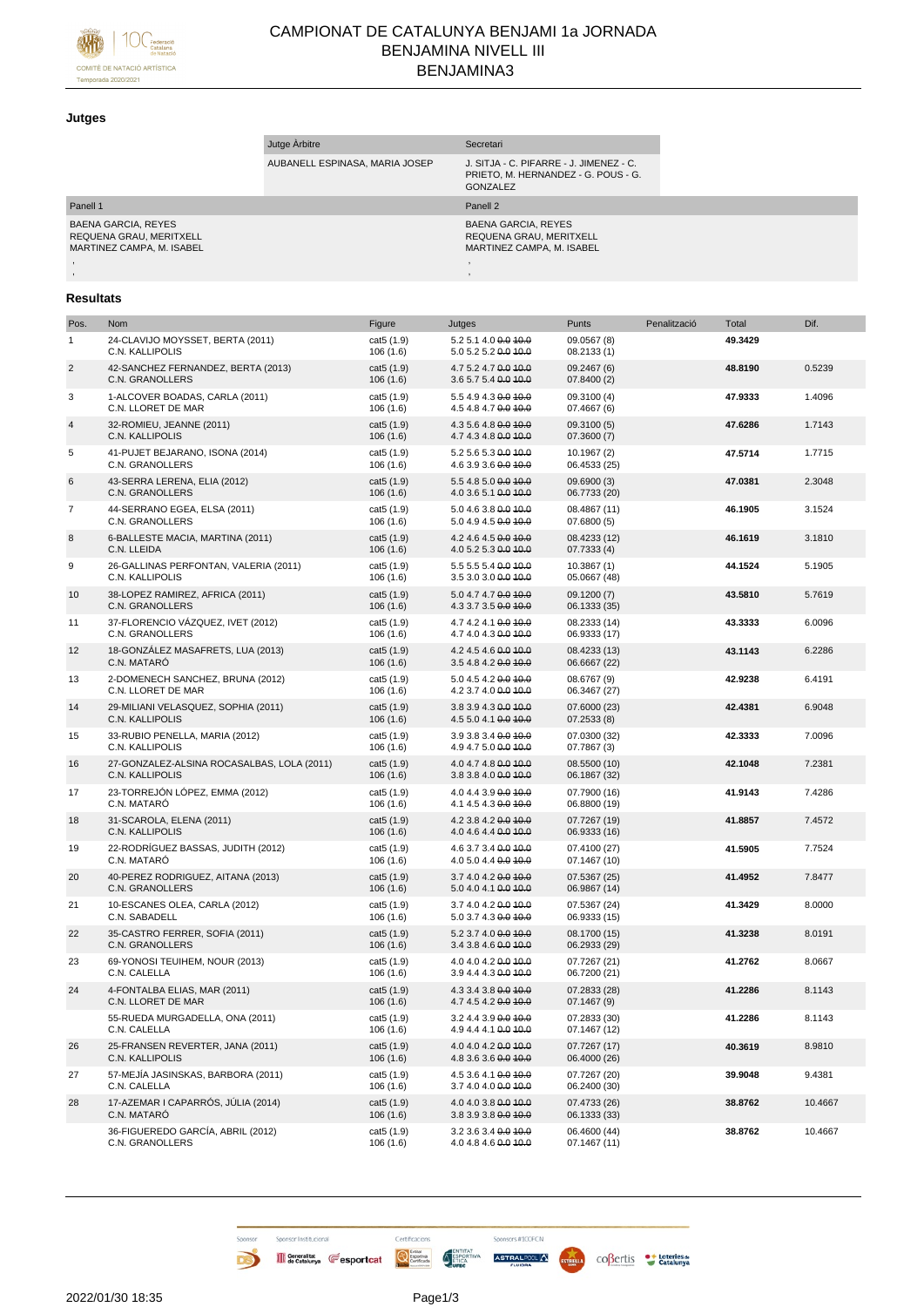

# CAMPIONAT DE CATALUNYA BENJAMI 1a JORNADA BENJAMINA NIVELL III BENJAMINA3

| Pos. | Nom                                                         | Figure                  | Jutges                                       | Punts                        | Penalització | Total   | Dif.    |
|------|-------------------------------------------------------------|-------------------------|----------------------------------------------|------------------------------|--------------|---------|---------|
| 30   | 12-MÁRQUEZ LÓPEZ, ARIADNA (2012)<br>C.N. SABADELL           | cat5 (1.9)<br>106(1.6)  | 4.0 3.6 3.3 0.0 10.0<br>4.7 3.9 3.8 0.0 10.0 | 06.9033 (38)<br>06.6133 (23) |              | 38.6190 | 10.7239 |
| 31   | 16-PICARELLA, ROMINA (2011)<br>C.N. SABADELL                | cat5 (1.9)<br>106(1.6)  | 4.5 3.3 4.2 0.0 10.0<br>3.6 3.7 3.7 0.0 10.0 | 07.6000 (22)<br>05.8667 (40) |              | 38.4762 | 10.8667 |
| 32   | 9-CASTAÑÉ PEIRÓ, BERTA (2013)<br>C.N. SABADELL              | cat5 (1.9)<br>106(1.6)  | 3.5 3.7 3.6 0.0 10.0<br>4.9 3.6 3.8 0.0 10.0 | 06.8400 (39)<br>06.5600 (24) |              | 38.2857 | 11.0572 |
| 33   | 39-MESTRES MARTIN, MARTA (2014)<br>C.N. GRANOLLERS          | cat5 (1.9)<br>106(1.6)  | 3.8 3.0 3.1 0.0 10.0<br>4.8 3.9 4.5 0.0 10.0 | 06.2700 (46)<br>07.0400 (13) |              | 38.0286 | 11.3143 |
|      | 45-VEGA MONCLUS, CARLA (2012)<br><b>C.N. GRANOLLERS</b>     | cat5 (1.9)<br>106(1.6)  | 4.6 3.0 3.9 0.0 10.0<br>4.1 3.1 4.1 0.0 10.0 | 07.2833 (29)<br>06.0267 (38) |              | 38.0286 | 11.3143 |
| 35   | 19-MUÑOZ MARQUET, CARLOTA (2012)<br>C.N. MATARÓ             | cat5 (1.9)<br>106(1.6)  | 3.8 3.3 4.2 0.0 10.0<br>4.0 3.4 4.0 0.0 40.0 | 07.1567 (31)<br>06.0800 (36) |              | 37.8190 | 11.5239 |
| 36   | 34-TURIAS DALMASES, ANNA (2012)<br>C.N. KALLIPOLIS          | cat5 (1.9)<br>106(1.6)  | 3.5 3.7 3.6 0.0 10.0<br>3.9 3.9 3.7 0.0 10.0 | 06.8400 (40)<br>06.1333 (34) |              | 37.0667 | 12.2762 |
| 37   | 50-COLLADO FUERTES, MARTINA (2011)<br>N. JOAN PELEGRÍ       | cat5 (1.9)<br>106(1.6)  | 4.0 3.7 3.4 0.0 10.0<br>4.0 3.4 3.7 0.0 10.0 | 07.0300 (33)<br>05.9200 (39) |              | 37.0000 | 12.3429 |
| 38   | 30-REY ROBERT, SOFIA (2011)<br>C.N. KALLIPOLIS              | cat5 (1.9)<br>106(1.6)  | 4.0 3.0 3.6 0.0 10.0<br>4.0 3.0 4.3 0.0 10.0 | 06.7133 (42)<br>06.0267 (37) |              | 36.4000 | 12.9429 |
| 39   | 58-ABRIL BAZANTE, MARTINA ASESSANDRA (2013)<br>C.N. MANRESA | cat5 (1.9)<br>106(1.6)  | 3.8 3.7 3.5 0.0 10.0<br>3.2 3.8 3.6 0.0 10.0 | 06.9667 (36)<br>05.6533 (43) |              | 36.0571 | 13.2858 |
| 40   | 54-ARGES HALL, LAURA (2012)<br>C.N. CALELLA                 | cat5 (1.9)<br>106(1.6)  | 3.6 3.5 3.6 0.0 10.0<br>4.0 3.3 3.6 0.0 10.0 | 06.7767 (41)<br>05.8133 (42) |              | 35.9714 | 13.3715 |
| 41   | 51-FORTUNY FERNÁNDEZ, BERTA (2011)<br>N. JOAN PELEGRÍ       | cat5 (1.9)<br>106(1.6)  | $3.02.93.0$ $0.010$<br>4.2 4.4 4.4 0.0 10.0  | 05.6367 (49)<br>06.9333 (18) |              | 35.9143 | 13.4286 |
| 42   | 28-MARIAS GARCIA, CLÀUDIA (2011)<br>C.N. KALLIPOLIS         | cat5 (1.9)<br>106(1.6)  | 4.6 3.8 3.8 0.0 10.0<br>3.0 2.9 2.9 0.0 10.0 | 07.7267 (18)<br>04.6933 (50) |              | 35.4857 | 13.8572 |
| 43   | 3-ESTANYOL FRADERA, IVET (2011)<br>C.N. LLORET DE MAR       | cat5 (1.9)<br>106(1.6)  | 4.4 3.1 3.5 0.0 10.0<br>3.0 3.4 3.5 0.0 10.0 | 06.9667 (34)<br>05.2800 (45) |              | 34.9905 | 14.3524 |
| 44   | 11-GALLARDO MASA, MARTINA (2013)<br>C.N. SABADELL           | cat5 (1.9)<br>106(1.6)  | 3.5 3.6 3.8 0.0 10.0<br>3.5 3.1 3.3 0.0 10.0 | 06.9033 (37)<br>05.2800 (46) |              | 34.8095 | 14.5334 |
| 45   | 15-PAEZ COMA, MARTINA (2011)<br>C.N. SABADELL               | cat5 (1.9)<br>106(1.6)  | 2.9 3.5 3.8 0.0 10.0<br>4.0 2.8 3.7 0.0 10.0 | 06.4600 (43)<br>05.6000 (44) |              | 34.4571 | 14.8858 |
| 46   | 14-OLLER KALCHEVA, NATALIA (2012)<br>C.N. SABADELL          | cat5 (1.9)<br>106(1.6)  | 3.6 3.7 3.7 0.0 10.0<br>3.5 2.8 2.9 0.0 10.0 | 06.9667 (35)<br>04.9067 (49) |              | 33.9238 | 15.4191 |
| 47   | 60-ESCUDERO CATALÀ, MARIONA (2012)<br>C.N. MANRESA          | cat5 (1.9)<br>106(1.6)  | 2.7 2.7 2.8 0.0 10.0<br>4.0 3.9 3.8 0.0 10.0 | 05.1933 (51)<br>06.2400 (31) |              | 32.6667 | 16.6762 |
| 48   | 7-Gatius Seuma, Judit (2011)<br>C.N. LLEIDA                 | cat5 (1.9)<br>106(1.6)  | 2.3 2.8 2.4 0.0 10.0<br>4.0 3.8 4.0 0.0 10.0 | 04.7500 (54)<br>06.2933 (28) |              | 31.5524 | 17.7905 |
|      | 56-ARMADA VENDRELL, ALMA (2011)<br>C.N. CALELLA             | cat5 (1.9)<br>106(1.6)  | 2.8 3.3 3.0 0.0 10.0<br>4.0 2.9 3.0 0.0 10.0 | 05.7633 (47)<br>05.2800 (47) |              | 31.5524 | 17.7905 |
| 50   | 62-MARTÍ RAMÍREZ, ALBA (2013)<br>C.N. MANRESA               | cat5 (1.9)<br>106(1.6)  | 3.3 2.1 2.4 0.0 10.0<br>3.9 3.7 3.4 0.0 10.0 | 04.9400 (53)<br>05.8667 (41) |              | 30.8762 | 18.4667 |
| 51   | 13-MARIMON DUARTE, ARIADNA (2012)<br>C.N. SABADELL          | cat5 (1.9)<br>106(1.6)  | 3.2 2.8 3.0 0.0 10.0<br>3.0 2.6 3.0 0.0 10.0 | 05.7000 (48)<br>04.5867 (51) |              | 29.3905 | 19.9524 |
| 52   | 48-CAÑAS ALVAREZ DE RON, CÈLIA (2011)<br>N. JOAN PELEGRÍ    | cat5 (1.9)<br>106(1.6)  | 2.6 2.9 2.8 0.0 10.0<br>3.0 2.5 3.0 0.0 10.0 | 05.2567 (50)<br>04.5333 (52) |              | 27.9714 | 21.3715 |
| 53   | 52-ISHIZAKA SEGARRA, AKANE (2011)<br>N. JOAN PELEGRÍ        | cat5 (1.9)<br>106 (1.6) | 3.7 3.2 3.3 0.0 10.0<br>2.0 2.0 2.0 0.0 40.0 | 06.4600 (45)<br>03.2000 (55) |              | 27.6000 | 21.7429 |
| 54   | 67-VALL BARTUMEUS, LAIA (2011)<br>C.N. MANRESA              | cat5 (1.9)<br>106(1.6)  | 3.02.52.5000100<br>2.0 1.9 1.8 0.0 10.0      | 05.0667 (52)<br>03.0400 (56) |              | 23.1619 | 26.1810 |
| 55   | 47-CALZADO POYATOS, NOA (2011)<br>N. JOAN PELEGRÍ           | cat5 (1.9)<br>106(1.6)  | 2.5 2.0 2.2 0.0 10.0<br>2.0 2.1 2.0 0.0 10.0 | 04.2433 (55)<br>03.2533 (54) |              | 21.4190 | 27.9239 |
| 56   | 21-RABADAN RAMIREZ, ALEJANDRA (2013)<br>C.N. MATARÓ         | cat5 (1.9)<br>106(1.6)  | 2.5 2.0 2.0 0.0 10.0<br>1.5 1.5 1.5 0.0 10.0 | 04.1167 (56)<br>02.4000 (57) |              | 18.6190 | 30.7239 |
| 57   | 46-CABES MONSÓ, VALÈRIA (2011)<br>N. JOAN PELEGRÍ           | cat5 (1.9)<br>106(1.6)  | 1.5 1.5 1.5 0.0 10.0<br>2.0 2.0 2.1 0.0 10.0 | 02.8500 (57)<br>03.2533 (53) |              | 17.4381 | 31.9048 |
| 58   | 5-LOPEZ ZILAUT, DIANA (2012)<br>C.N. LLORET DE MAR          | cat5 (1.9)<br>106(1.6)  | 0.00000000000<br>0.00000000000               |                              |              |         | 49.3429 |
|      | 8-AOKI ASCANIO, ERI (2012)<br>C.N. SABADELL                 | cat5 (1.9)<br>106(1.6)  | 0.0 0.0 0.0 0.0 0.0<br>0.0 0.0 0.0 0.0 0.0   |                              |              |         | 49.3429 |
|      | 20-PUJOL MARTÍNEZ, IVET (2012)<br>C.N. MATARÓ               | cat5 (1.9)<br>106(1.6)  | 0.00000000000<br>0.0 0.0 0.0 0.0 0.0         |                              |              |         | 49.3429 |
|      | 49-CARRETO SAEZ, NOA (2011)<br>N. JOAN PELEGRÍ              | cat5 (1.9)<br>106(1.6)  | 0.00000000000<br>0.0000000000                |                              |              |         | 49.3429 |
|      | 53-SÁNCHEZ MEDINA, LUA (2011)<br>N. JOAN PELEGRÍ            | cat5 (1.9)<br>106(1.6)  | 0.00000000000<br>0.0 0.0 0.0 0.0 0.0         |                              |              |         | 49.3429 |
|      | 59-ESCALONA MAZARIEGOS, ONA (2013)<br>C.N. MANRESA          | cat5 (1.9)<br>106(1.6)  | 0.0000000000<br>0.0000000000                 |                              |              |         | 49.3429 |
|      | 61-JURADO TORRAS, MAIA (2012)<br>C.N. MANRESA               | cat5 (1.9)<br>106(1.6)  | 0.00000000000<br>0.0 0.0 0.0 0.0 0.0         |                              |              |         | 49.3429 |
|      | 63-MELENDO LOPEZ, EMMA (2012)<br>C.N. MANRESA               | cat5 (1.9)<br>106(1.6)  | 0.0 0.0 0.0 0.0 0.0<br>0.0 0.0 0.0 0.0 0.0   |                              |              |         | 49.3429 |
|      | 64-PÉREZ PARRA, IRENE (2012)<br>C.N. MANRESA                | cat5 (1.9)<br>106(1.6)  | 0.0000000000<br>0.00000000000                |                              |              |         | 49.3429 |

Certificacions

Sponsor Institucional

Sponso

D

Sponsors #100FCN

Constantint Sesportcat Communication ASTRALESCO AND COBerlis Catalogue